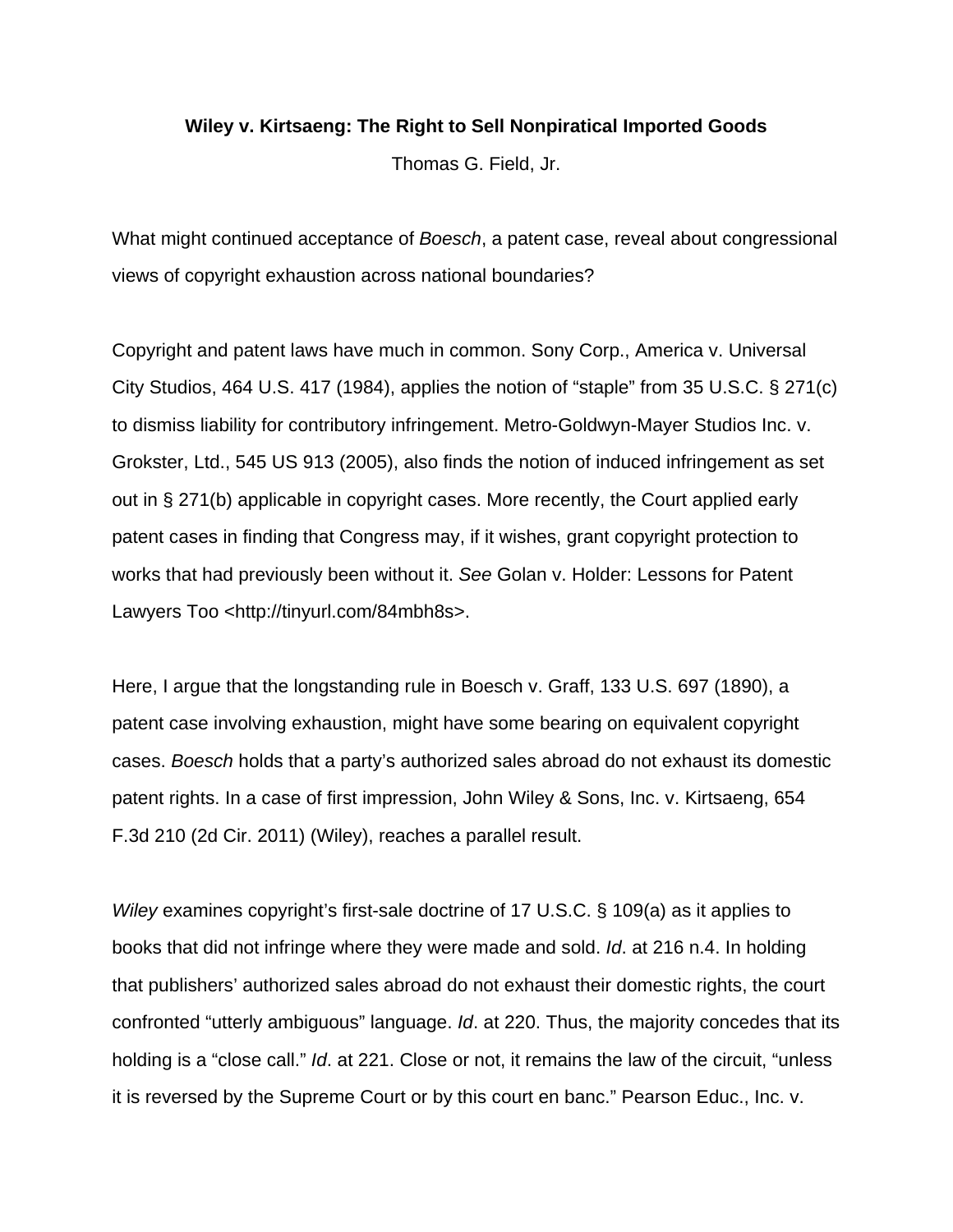Yadav, 2011 WL 4348010 (2d Cir.).

Judge Murtha, sitting by designation from the District Court of Vermont, dissents. I focus on his two policy arguments to simplify discussion of what seem to be the central issues. First, he argues that the majority's holding will create "uncertainty in the secondary market" when the provenances of goods cannot be easily determined. 654 F.3d at 227. The books in this case, however, were clearly marked as "authorized for sale in Europe, Asia, Africa and the Middle East only." *Id*. at 213. It is difficult to imagine why other goods would not be similarly marked or why publishers failing to do so would prevail against those otherwise uninformed.

Judge Murtha also argues that the majority's holding will "provide greater copyright protection to copies manufactured abroad than [to] those manufactured domestically." This, he concludes, follows from a "portion of the… *Quality King* decision which noted that where a sale occurs is irrelevant for first sale purposes." *Id*. at 228 (citing Quality King Distr., Inc. v. L'anza Research Int'l, Inc., 523 U.S. 135, 145 (1998)).

That observation is consistent with the text of  $\S$  109(a): "the owner of a particular copy... lawfully *made* under this title, or any person authorized by such owner, is entitled, without the authority of the copyright owner, to sell or otherwise dispose of the possession of that copy…" (emphasis added).

That section is said to codify the first sale doctrine initially articulated in Bobbs–Merrill Co. v. Straus: "The purchaser of a book, once *sold* by authority of the owner of the copyright, may sell it again, although he could not publish a new edition of it." 210 U.S. 339, 350 (1908). That the *first sale* provision now reads "lawfully *made*," not "lawfully *sold*," is ironic and fosters the ambiguity lamented by the majority.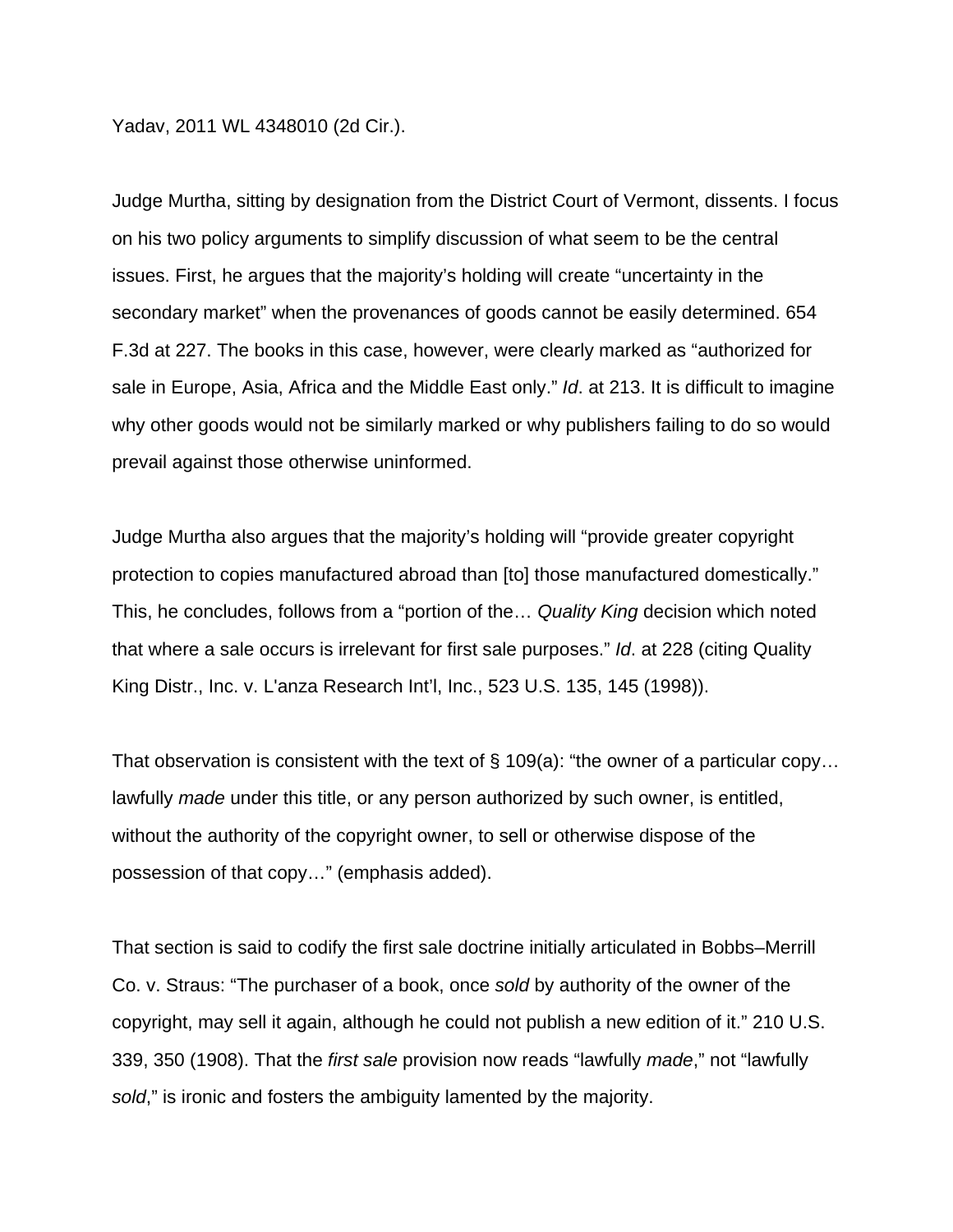The phrase, "under this title," makes interpretation even more difficult. It could mean only domestic manufacture, or, since the United States joined the Berne convention, it could mean foreign as well as domestic manufacture. Judge Murtha argues against the former lest firms be able to import goods published abroad for non-exhausting domestic sales. To avoid that result, he would favor an interpretation of "made under this title" to encompass foreign as well as domestic publication. If that is the rule, gray market goods can be imported and sold by parties such as Kirtsaeng, the defendant in *Wiley*, despite a prohibition on unauthorized importation in § 602.

*Quality King* may offer some support for Judge Murtha's view, but referenced language is not dispositive. As Justice Ginsburg (concurring) points out, that case holds that publishers' rights are exhausted when round-trip goods are initially made and sold domestically. 523 U.S. at 154.

As noted by both the *Wiley* majority, 654 F.3d at 218, and Judge Murtha, at 228, the Ninth Circuit has found that publishers' domestic *sales* exhaust their rights regardless of the place where goods are *made*. Despite being at odds with § 109(a), that, indeed, was the holding in Omega S.A. v. Costco Wholesale Corp., 541 F.3d 982 (9th Cir. 2008). The Supreme Court granted certiorari to review it, but, in Costco Wholesale Corp. v. Omega S.A., 131 S.Ct. (2010), an evenly split Court affirmed without opinion.

*Wiley* does not, and need not, decide what happens should firms first publish abroad and then import for domestic sales, but the opinion resolves the issue by implication. Thus, Judge Murtha, for lack of clear Supreme Court endorsement in *Costco*, rejects "the Ninth Circuit's imperfect solution" noted above. 654 F.3d at 228.